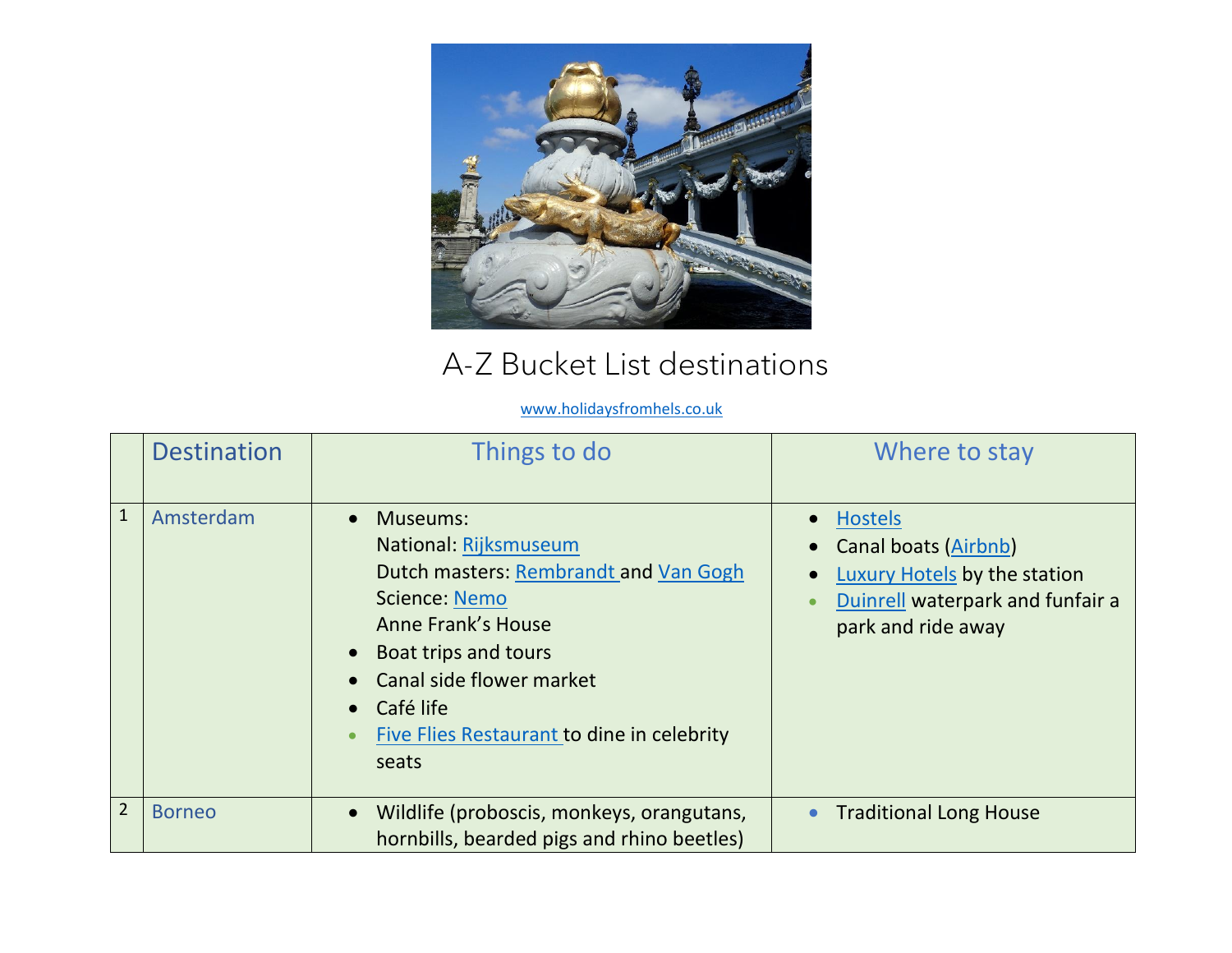|   |          | Worlds largest flower safari - Raffelasia<br>(Gurung Gading National park, Sarawak or<br>Kinabalu National park, Sabah)<br><b>Climb Mount Kinabalu</b><br>Brunei - boat rides, golden palaces and<br>free theme parks<br>World's largest Bat cave, Gunung Mulu<br><b>National Park</b>                                                                                                                                                                                                                                                                                                                                                        | Luxury Rainforest retreat Mulu<br><b>Marriott Resort</b><br>A real tree house Gunung Emas<br><b>Highlands Resort</b>                                                                                                |
|---|----------|-----------------------------------------------------------------------------------------------------------------------------------------------------------------------------------------------------------------------------------------------------------------------------------------------------------------------------------------------------------------------------------------------------------------------------------------------------------------------------------------------------------------------------------------------------------------------------------------------------------------------------------------------|---------------------------------------------------------------------------------------------------------------------------------------------------------------------------------------------------------------------|
| 3 | Cornwall | • World's best beaches (surfing, coastal<br>path walking or lounging - delete as<br>appropriate)<br>• Walking Ilamas and alpacas with<br>Carthveanalpacas.com<br>Visit St Ives - white washed houses and<br>5 beaches (get there by train or park<br>and ride or face gridlock)<br>St Michael's Mount at Marizon- an<br>island castle linked by a causeway<br>See a cliff top show at the Minack<br>Theatre (take all-weather gear and sun<br>tan lotion)<br>Take a seal spotting boat trip<br>$\bullet$<br>Eat in a campervan at Riviera Sands<br><b>Holiday Park</b><br>Breakfast at the bakery on the beach at<br><b>West Beach Bakery</b> | Fisherman's cottage in St Ives<br>$\bullet$<br><b>Glamping in The Park Mawgan</b><br>Porth<br>A Smuggler's Inn at The Sloop, St<br><b>Ives</b><br>A caravan by miles of sand at<br><b>Riviere Sands Perranporth</b> |